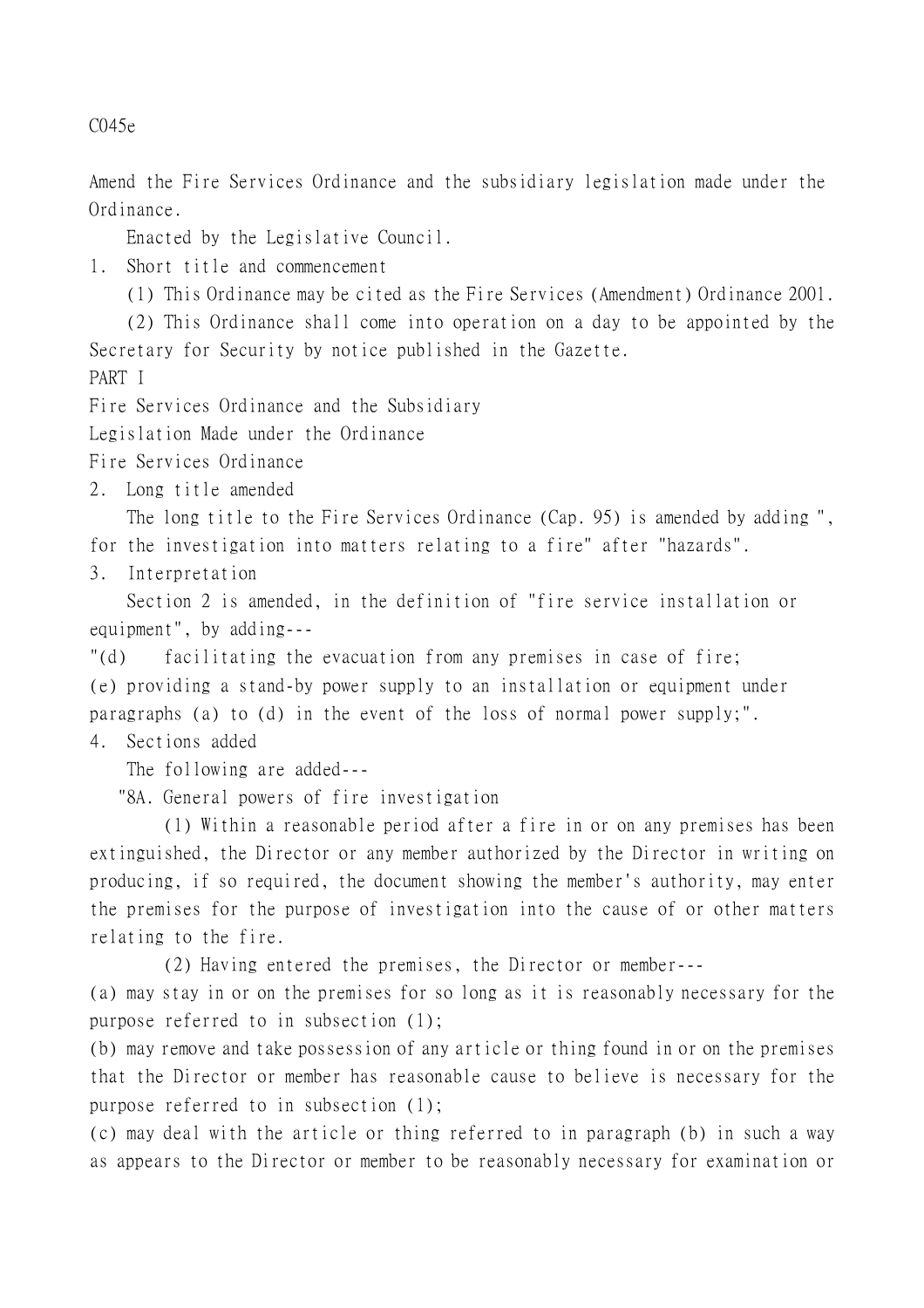analysis;

(d) may retain the article or thing referred to in paragraph (b) for so long as it is reasonably necessary for examination or analysis;

(e) may take such photographs and make such video recordings as the Director or member has reasonable cause to believe is necessary for the purpose referred to in subsection  $(1)$ :

(f) may require any person whom the Director or member has reasonable cause to believe is able to give any information relevant to the purpose referred to in subsection  $(1)$  - - -

(i) to attend at a time and place specified by the Director or member;

(ii) to answer (in the absence of persons other than any person whom the Director or member may allow to be present and a person nominated to be present by the person on whom the requirement is imposed) such questions as the Director or member thinks fit to ask; and

(iii) to sign a declaration of the truth of the person's answer;

(g) may require the production of, and inspect and take copies of documents that the Director or member has reasonable cause to believe is necessary for the purpose referred to in subsection (1);

(h) may require any person to afford the Director or member such facilities and assistance with respect to any article or thing within that person's control or in relation to which that person has responsibilities as the Director or member considers reasonably necessary to exercise any of the powers conferred by this subsection.

(3) Nothing in this section shall be taken to compel the production by any person of a document of which the person would on grounds of legal professional privilege be entitled to withhold production.

(4) On leaving any unoccupied premises that the Director or member entered under this section, the Director or member shall leave them as effectually secured against trespassers as the Director or member found them to be at the time of entry.

(5) If the Director or member who--- (a) obtains any information from the answer given under subsection (2)(f); or (b) in compliance with this section, enters a factory, workshop, workplace or premises used for business purposes,

discloses to any person any information obtained by the Director or member under subsection (2)(f) or in the factory, workshop, workplace or premises with regard to any manufacturing process or trade secret, the Director or member shall, unless the disclosure is made in the performance of the Director's or member's duty, be guilty of an offence and shall be liable to a fine at level 4.

(6) This section shall not affect the power of the Commissioner of Police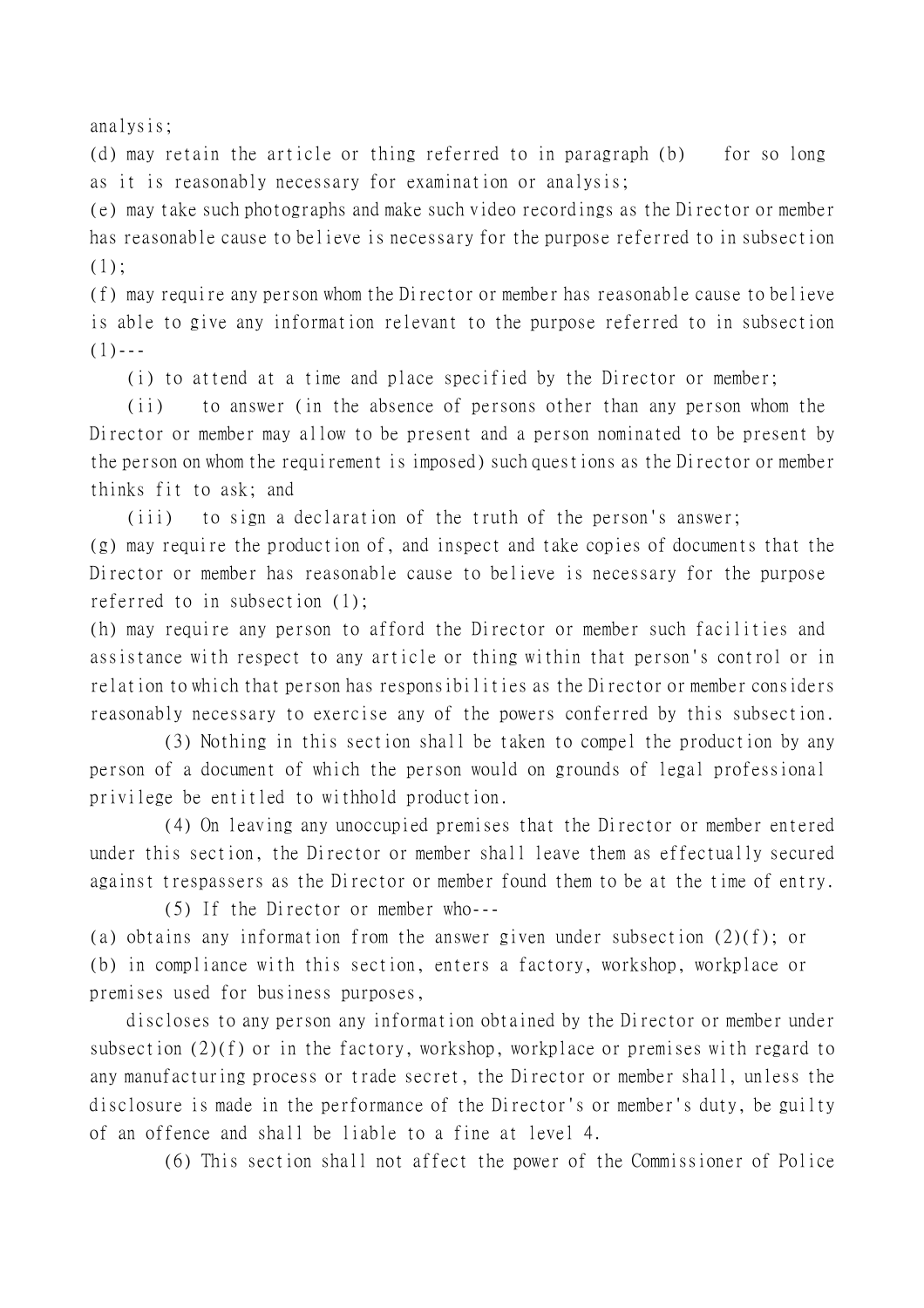under the Fire Investigation Ordinance (Cap. 12).

8B. Answers that may implicate criminal liability

If an answer to a question asked under section  $8A(2)(f)(ii)$  tends to incriminate the person who gave the answer, neither the question nor the answer shall be admissible in evidence against the person in criminal proceedings other than proceedings for an offence under section 36 of the Crimes Ordinance (Cap. 200) in respect of the answer given.

8C. Disposal of article or thing removed and possessed by Director or member for purpose of fire investigation

(1) If any article or thing is removed from any premises and possessed by the Director or a member under section  $8A(2)(b)$ , a notice in both English and Chinese shall be caused to be affixed by the Director or member at a conspicuous part of the premises---

(a) setting out details of the article or thing; and

(b) calling for submission, within 1 month after the day on which the notice was affixed, of any claim for the return of the article or thing after it has been examined or analysed under section 8A(2)(c).

(2) If a claim is made under subsection (1) for the return of the article or thing, the Director or member may refuse to return it unless satisfied that the claimant is the owner or otherwise entitled to possession of the article or thing.

(3) If the article or thing is not claimed within the period under subsection (1), or if the Director or member refuses to return it under subsection (2), the article or thing may be disposed of in such a way as the Director or member thinks fit.

8D. Disposal of property connected with offences

Section 102 of the Criminal Procedure Ordinance (Cap. 221) shall apply with respect to any property came into the possession of the Director or a member in connection with an offence under this Ordinance as it applies with respect to the property in the possession of a court, magistrate, the police or the Customs and Excise Service.".

5. Section substituted

Section 9 is repealed and the following substituted---

"9. Power of Director in respect of abatement

and prevention of fire hazards

For the purpose of abating a fire hazard or preventing it from recurring, the Director---

(a) if satisfied of the existence in or on any premises of any fire hazard, may serve a prescribed notice on a person requiring the person to do such things as may be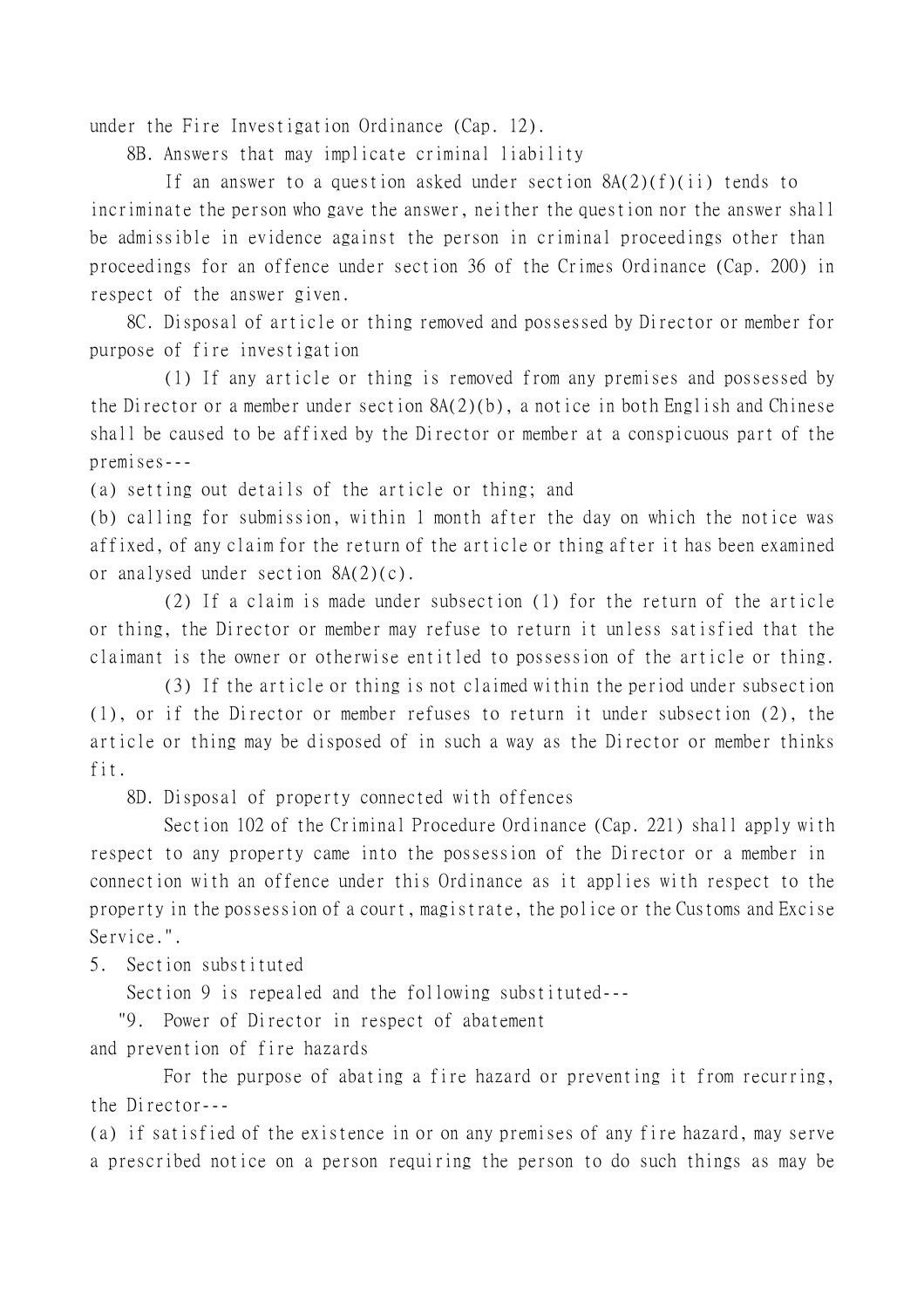specified by the Director to abate the fire hazard within the period specified in the notice;

(b) may, under the prescribed circumstances, cause to be carried out any works in respect of any premises and recover the expenses incurred from any person;

(c) may, under the prescribed circumstances, remove and take possession of any article or thing and dispose of it in the prescribed manner;

(d) may, under the prescribed circumstances, cause to be registered in the Land Registry any information concerning any premises in relation to which a person is charged with, convicted of, acquitted of or successfully appeals against a conviction of an offence under this Ordinance;

(e) may cause to be publicised by the prescribed means the fact of a conviction of an offence under this Ordinance;

(f) may apply to a court or magistrate for an order---

(i) to close any premises in relation to which a person has been convicted of an offence under this Ordinance in accordance with the regulation made under section  $25(1)(hb)(ii)$ ;

(ii) to prohibit any premises to be used for a particular purpose in accordance with the regulation made under section  $25(1)(hb)(iv)$ ;

(iii) that requires a person to abate a fire hazard or prevent it from recurring; or

(iv) that requires a person to remove any article or thing that obstructs or may obstruct, or locks or may lock any means of escape in any premises;".

6. Sections repealed

Sections 9A, 9B, 9C and 9D are repealed.

7. Liability of subordinate officers and members

of other ranks to summary dismissal upon abscondment

Section 13A(1) is amended by repealing "21" and substituting "14".

8. Offences against discipline by subordinate

officer and member of other ranks

Section 14(8) is repealed.

9. Section substituted

Section 21 is repealed and the following substituted---

"21. Damage done at a fire

(1) Save where subsection (2) applies, a damage done by the Fire Services Department in the discharge of its duty on the occasion of a fire or an incident that may pose an immediate danger of fire is taken to be a damage by fire within the meaning of a policy of insurance against fire.

(2) For the purpose of a policy of insurance against fire that was executed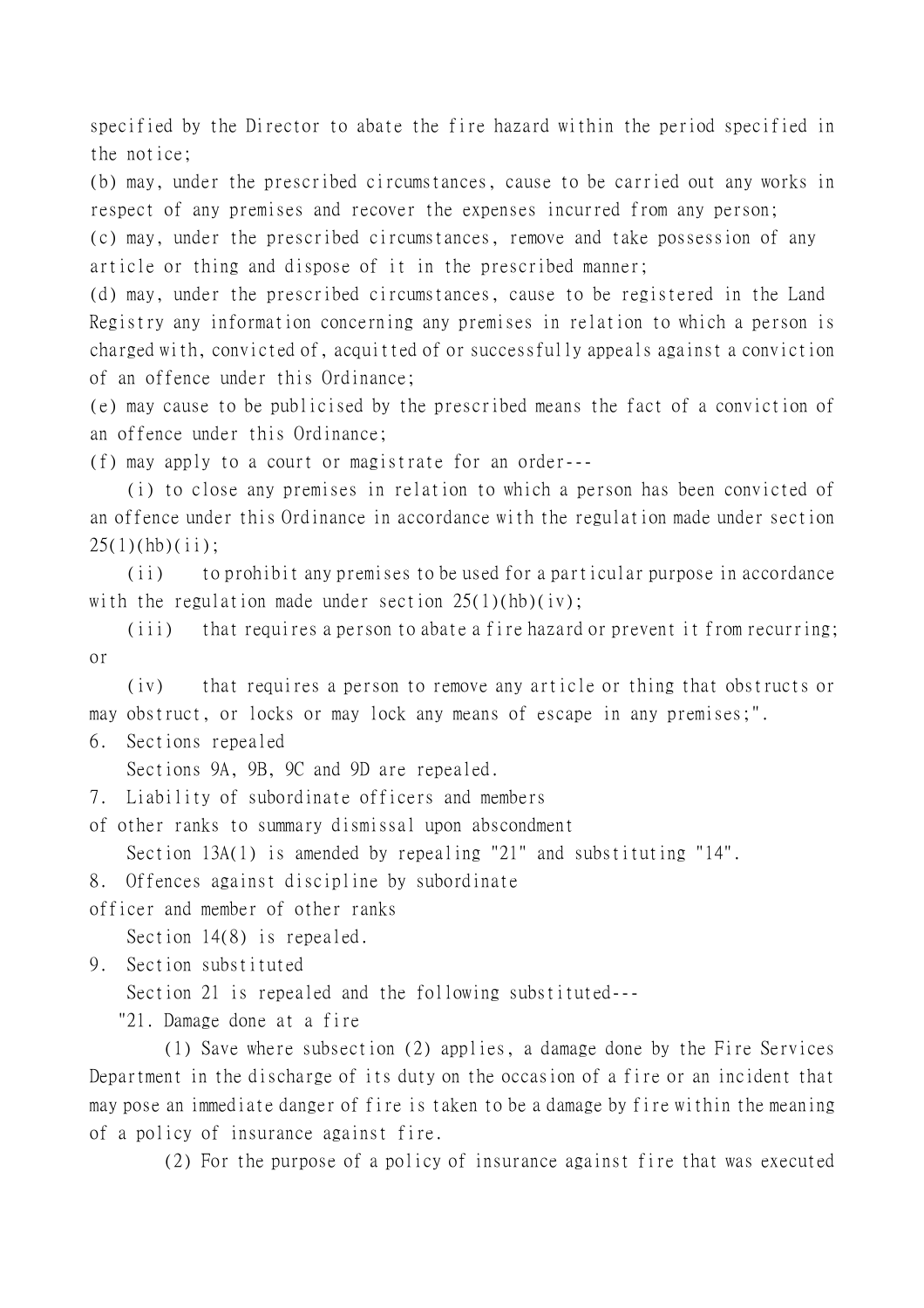immediately before the commencement of section 9 of the Fire Services (Amendment) Ordinance 2001 ( of 2001), a damage done by the Fire Services Department in the discharge of its duty on the occasion of a fire is taken to be a damage by fire within the meaning of the policy of insurance against fire.".

10. Power to make regulations

Section 25 is amended---

(a) by renumbering it as section  $25(1)$ ;

(b) in subsection (1), by adding---

"(hb) the making of an order by a court or magistrate---

(i) that requires a person to abate a fire hazard or prevent it from recurring;

(ii) that closes any premises in relation to which a person has been convicted of an offence under this Ordinance;

(iii) that rescinds or suspends an order under subparagraph (ii);

(iv) that prohibits any premises to be used for a particular purpose;

(v) that requires a person to remove any article or thing that obstructs or may obstruct, or locks or may lock any means of escape in any premises;

(vi) that terminates the tenancy of any premises;

(hc) the procedure and other matters relating to an order under paragraph (hb); (hd) the prevention of obstruction to and locking of any means of escape in any premises;

(he) the regulation of the conveyance on land of a container that contains a motor vehicle or a part of a motor vehicle, which has fuel in its fuel tank or is otherwise stained with fuel;

(hf) the regulation of the stowage of a motor vehicle or a part of a motor vehicle, which has fuel in its fuel tank or is otherwise stained with fuel, in a container that is or is to be conveyed on land;

(hg) the powers of any prescribed public officer to stop, board and search a vehicle and seize, remove and detain articles or things carried in, on or by the vehicle that is related to an offence under this Ordinance;

(hh) the prohibition of possession or control of a prescribed substance in or on any prescribed premises for the purpose of a business of supplying the substance for transferring to the fuel tank of a motor vehicle;

(hi) the power of the Director to obtain, or to authorize a member in writing to obtain, personal particulars from any person under the prescribed circumstances;

(hj) the liability of the owner, tenant, occupier or person in charge of any premises who knowingly permits or suffers an offence under this Ordinance to be committed in or on the premises;

(hk) the liability of a person who lets, or agrees to let, whether as principal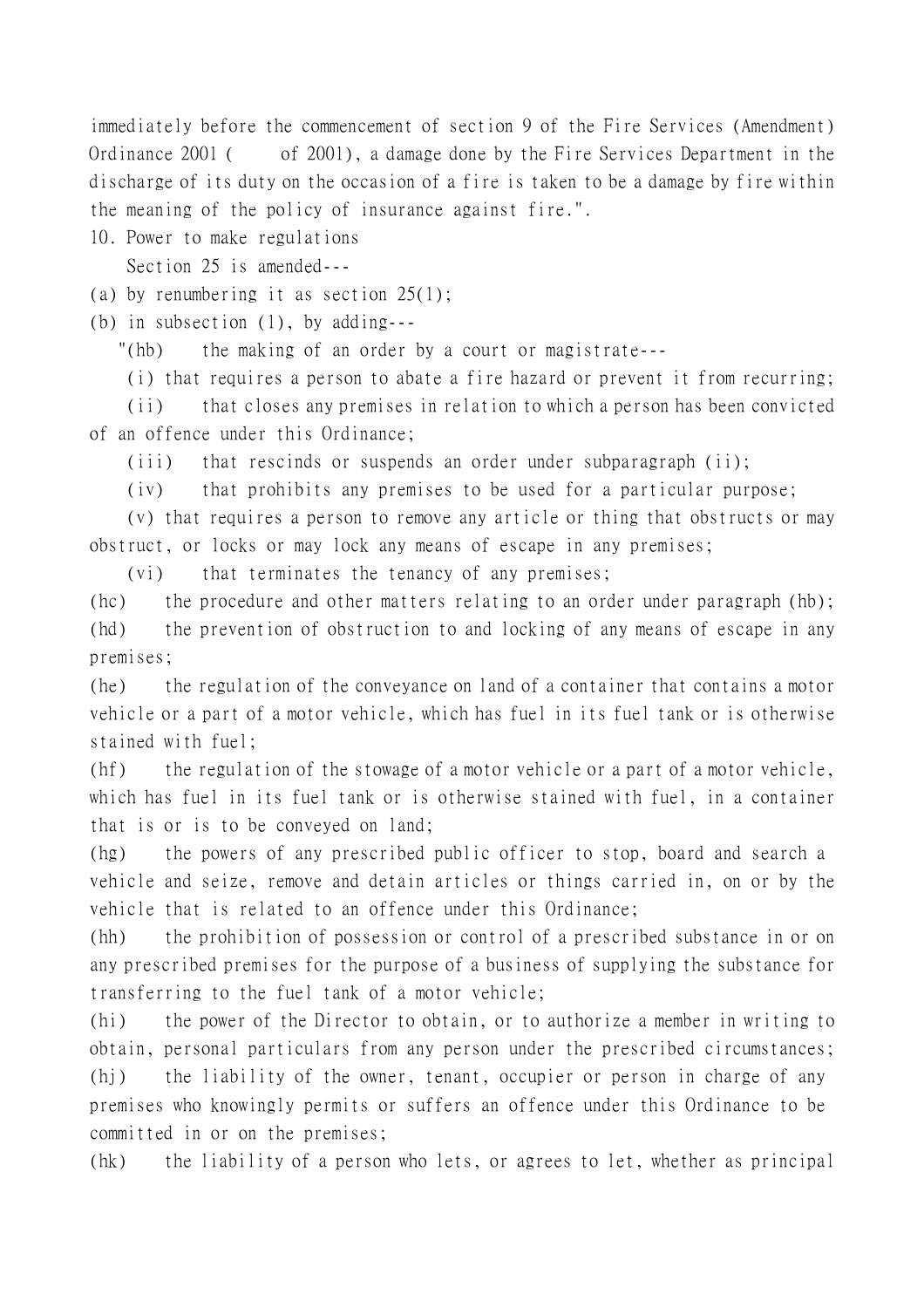or agent of another person, any premises with the knowledge that an offence under this Ordinance is to be committed in or on the premises;

(hl) the prescribing of anything required to be prescribed under this Ordinance;"; (c) by adding---

 "(2) A regulation made under this section may provide that the Director may not authorize members of certain ranks to exercise a power or discharge a duty that the Director by any enactment is entitled to exercise or required to discharge.

(3) A regulation made under this section may provide that---

(a) any contravention of the provisions of the regulation shall be an offence; and (b) any person who contravenes the regulation shall be liable on conviction to a fine not exceeding \$300,000 and to imprisonment for a period not exceeding 1 year, and in the case of a continuing offence, to a daily penalty not exceeding \$30,000.". 11. Offences

Section 27(1) is repealed and the following substituted---

 "(1) Any person who, without reasonable excuse, resists, obstructs or delays any member acting in the exercise of the member's power, or in the discharge of any duty conferred by this Ordinance, shall be guilty of an offence and shall be liable to a fine at level 3 and to imprisonment for 6 months.".

12. Amendment of the level of fine

The provisions in column 2 of the Schedule are amended to the extent and in the manner set out in column 3 of that Schedule.

13. Forms

The Fifth Schedule is amended---

- (a) in Form 1, by repealing "19";
- (b) by repealing Forms 2, 3, 3A and 4.
- 14. Ranks in the Fire Services Department

The Sixth Schedule is amended, in Part I, by adding after "Deputy Chief Fire Officer"---

"Deputy Chief Ambulance Officer

Senior Assistant Chief Ambulance Officer".

15. Posts specified for the purposes of section 3(2)

The Seventh Schedule is amended by repealing everything under the heading and substituting---

 "Senior Engineer Engineer Chief Technical Officer Principal Technical Officer

Senior Mechanical Inspector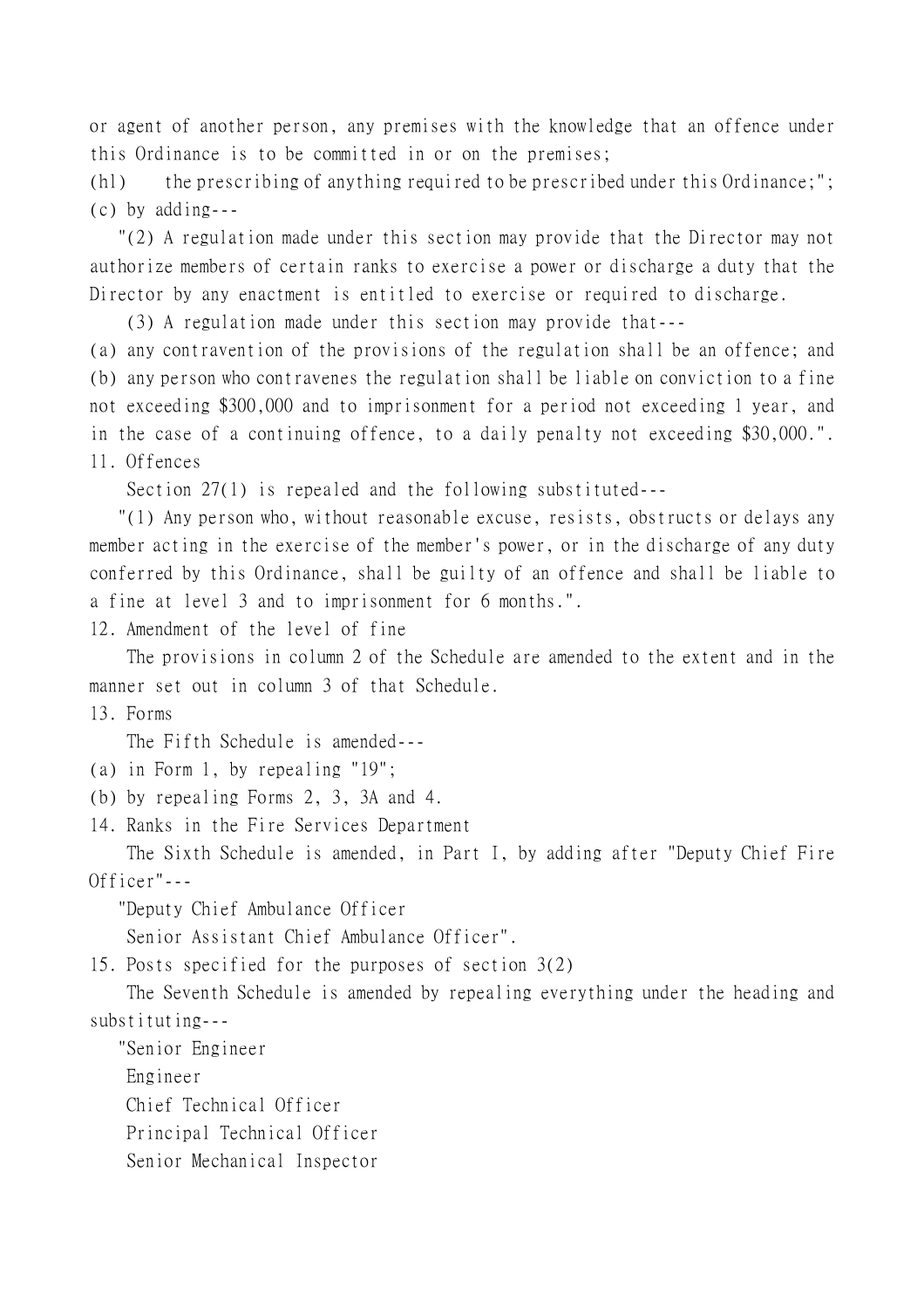Mechanical Inspector

Senior Building Services Inspector

Building Services Inspector

Assistant Building Services Inspector

Electrical Inspector

Special Photographer I

Special Photographer II".

Fire Service (Installation Contractors) Regulations

16. Powers of disciplinary board

Regulation 11(3) and (4) of the Fire Service (Installation Contractors) Regulations (Cap. 95 sub. leg.) is amended by repealing "of \$500" and substituting "at level 2".

17. Penalties

Regulation 16 is amended by repealing "of \$2,000" and substituting "at level 3".

Fire Service (Installations and Equipment) Regulations

18. Issue of certificates by registered contractors

Regulation 9(2A) and (3) of the Fire Service (Installations and Equipment) Regulations (Cap. 95 sub. leg.) is amended by repealing "of \$5,000" and substituting "at level 5".

19. Penalty

Regulation 12 is amended by repealing "of \$5,000" and substituting

"at level 5".

PART II

Consequential Amendments

Public Health and Municipal Services Ordinance

20. Interpretation

Section 2(1) of the Public Health and Municipal Services Ordinance (Cap. 132) is amended, in the definition of "fire service installation or equipment", by adding---

 "(d) facilitating the evacuation from any premises or place in case of fire; (e) providing a stand-by power supply to an installation or equipment under paragraphs (a) to (d) in the event of the loss of normal power supply;". Places of Public Entertainment Regulations

21. Interpretation

Regulation 2 of the Places of Public Entertainment Regulations (Cap. 172 sub. leg.) is amended in the definition of "fire service installations and equipment"--- (a) in paragraph (b), by repealing "or";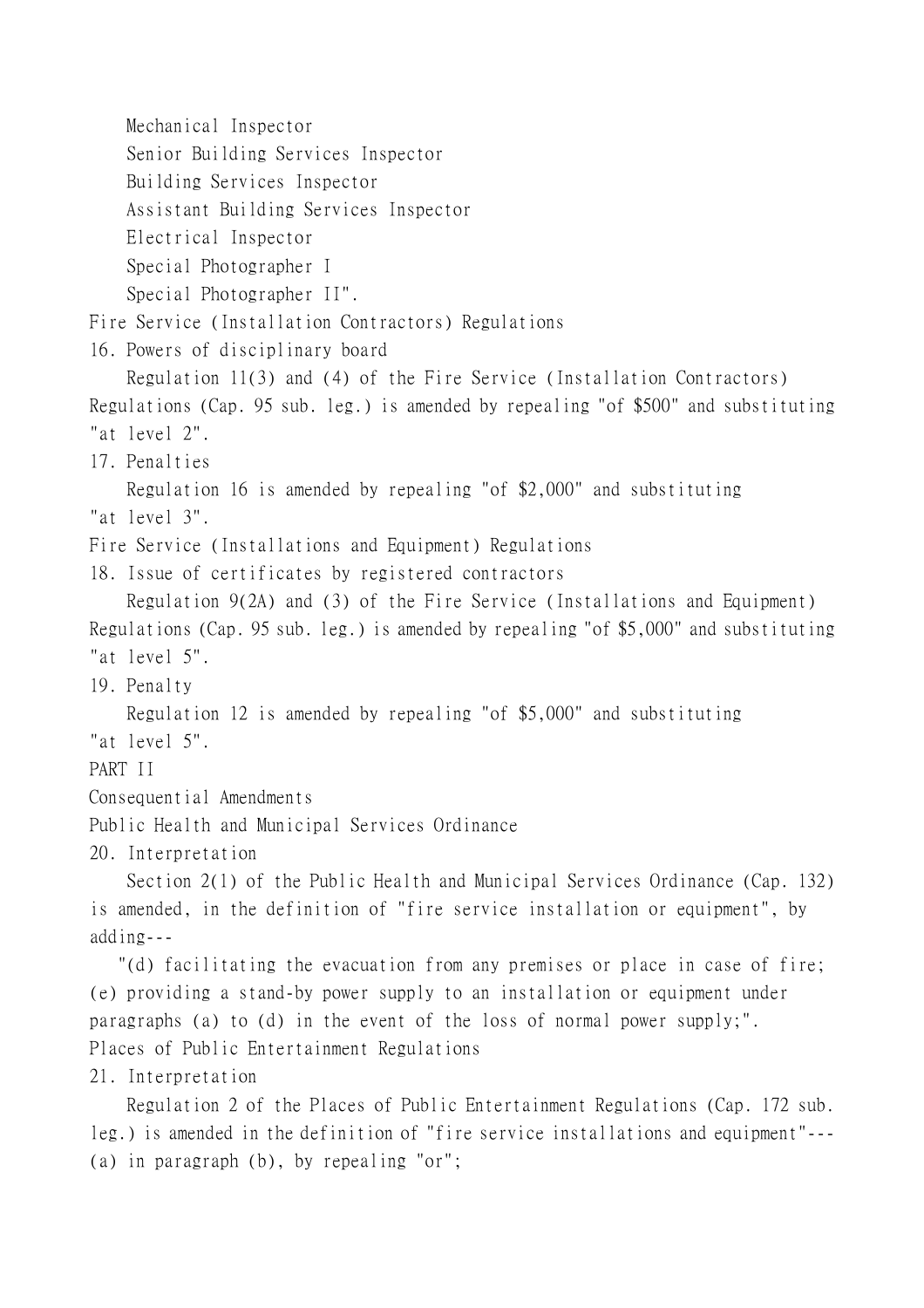(b) by adding---

 "(d) facilitating the evacuation from any premises in case of fire; or (e) providing a stand-by power supply to an installation and equipment under paragraphs (a) to (d) in the event of the loss of normal power supply;". Fire Safety (Commercial Premises) Ordinance

22. Interpretation

Section 3(1) of the Fire Safety (Commercial Premises) Ordinance (Cap. 502) is amended in the definition of "fire service installation or equipment"--- (a) in paragraph (c), by adding "or" at the end;

(b) by adding---

 "(d) facilitating the evacuation from any premises in case of fire; or (e) providing a stand-by power supply to an installation or equipment under paragraphs (a) to (d) in the event of the loss of normal power supply;". PART III

Transitional Provisions

23. Interpretation

(1) In this Part, "pre-existing Ordinance" (先前條例) means the Fire Services Ordinance (Cap. 95) that was in force before the commencement of this Ordinance.

(2) Unless the context otherwise requires, words and phrases in this Part shall be construed in accordance with the pre-existing Ordinance.

24. Provisions of pre-existing Ordinance continue

to apply to existing notices, orders etc.

The provisions of the pre-existing Ordinance shall continue to apply in relation to---

(a) a fire hazard abatement notice served under section 9(1) of the pre-existing Ordinance;

(b) a notice served under section 9(1A) of the pre-existing Ordinance;

(c) a fire hazard order made under section 9(3AA) or (4) of the

pre-existing Ordinance;

(d) the recovery of expenses incurred in---

(i) the carrying out of works under section 9(3A) of the pre-existing Ordinance;

(ii) the abatement of fire hazard or execution of a fire hazard order under section  $9(9)(b)$  or  $(10)(c)$  of the pre-existing Ordinance;

(iii) the execution of works under section  $9C(4)(b)$  of the pre-existing Ordinance;

(e) a complaint made under section 9(4) of the pre-existing Ordinance;

(f) an appeal referred to in section 9(10) of the pre-existing Ordinance;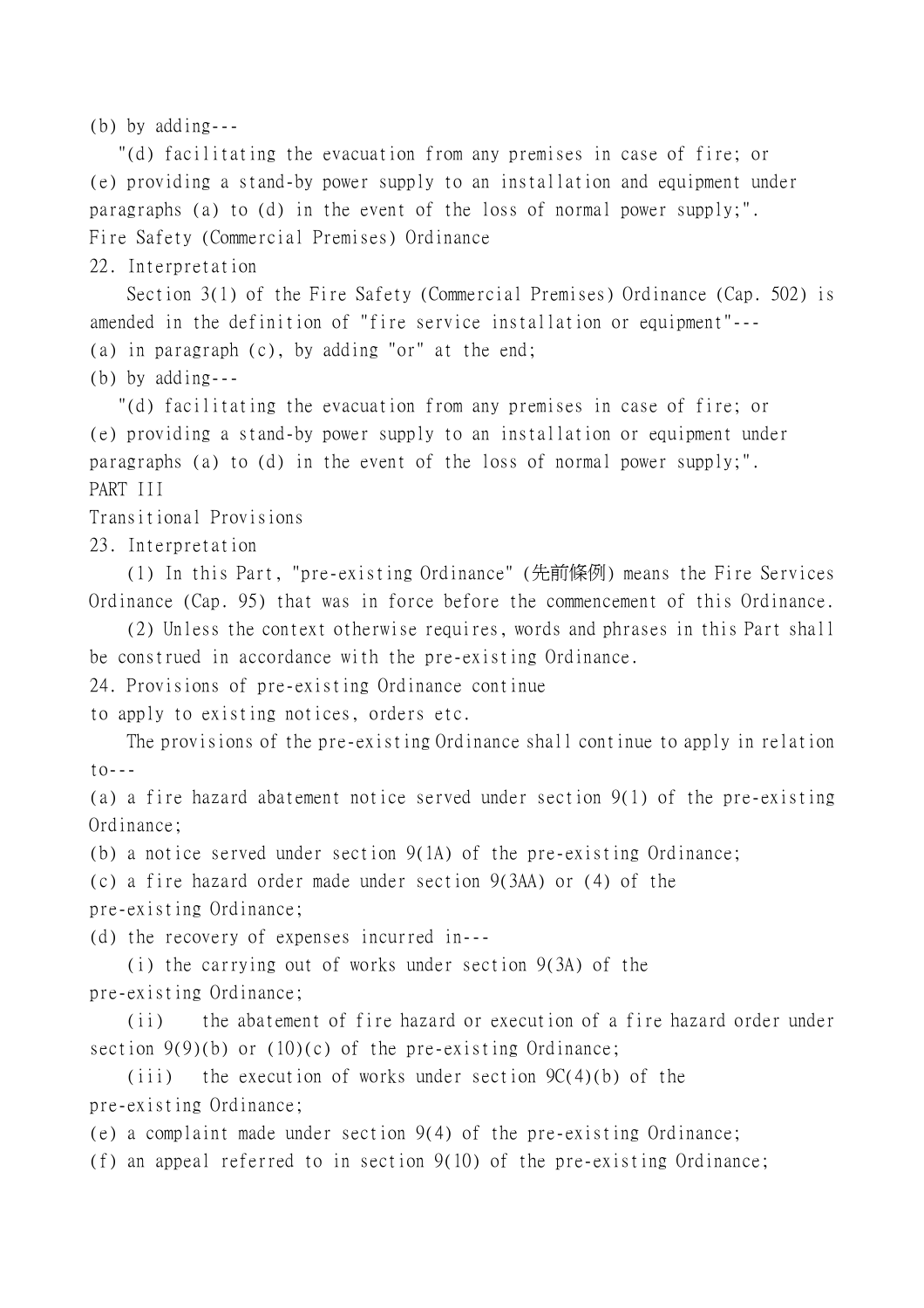(g) a closing order made under section 9(7A) of the pre-existing Ordinance;

(h) any property removed under section 9 of the pre-existing Ordinance in abating or preventing the recurrence of a fire hazard;

(i) a certificate signed by the Director under section 9B(4) of the pre-existing Ordinance;

(i) a removal order made under section  $9C(1)$  of the pre-existing Ordinance;

(k) an offence committed, or any conviction (subject to section 25), under section  $9(1C)$ , (3), (4A) or (9)(a), section 9B(1) or (2) or section  $9C(4)(a)$  of the preexisting Ordinance,

before the commencement of this Ordinance, as if this Ordinance has not been enacted. 25. Power of Director to register information,

publicize conviction and apply for order

Notwithstanding section  $24(k)$ , the new section  $9(d)$ , (e) and (f) of the principal Ordinance shall apply where, after the commencement of this Ordinance, a person is charged with, convicted of, acquitted of or successfully appeals against a conviction of an offence committed under the pre-existing Ordinance before the commencement of this Ordinance.

26. Subordinate officers and members of other ranks absent from duty immediately before

commencement of this Ordinance

If a subordinate officer or member of other ranks is absent from duty without leave immediately before the commencement of this Ordinance, section 13A of the pre-existing Ordinance shall continue to apply in respect of the absence of duty as if this Ordinance has not been enacted.

27. No derogation from section 23 of Interpretation

and General Clauses Ordinance

This Part is in addition to and not in derogation from section 23 of the Interpretation and General Clauses Ordinance (Cap. 1).

SCHEDULE [s. 12]

Amendment of Level of Fine in Fire Services Ordinance

Item Provision Amendment

1. Section 8(5) Repeal "of \$5,000" and substitute "at level 4".

2. Section 11(2) Repeal "of \$1,000" and substitute "at level 2".

3. Section 27(2) Repeal "of \$1,000" and substitute "at level 2".

4. Section 27(3) Repeal "of \$5,000" and substitute "at level 4".

5. Section 28 Repeal "of \$1,000" and substitute "at level 2".

Explanatory Memorandum

This Bill aims at amending the Fire Services Ordinance (Cap. 95) (the "principal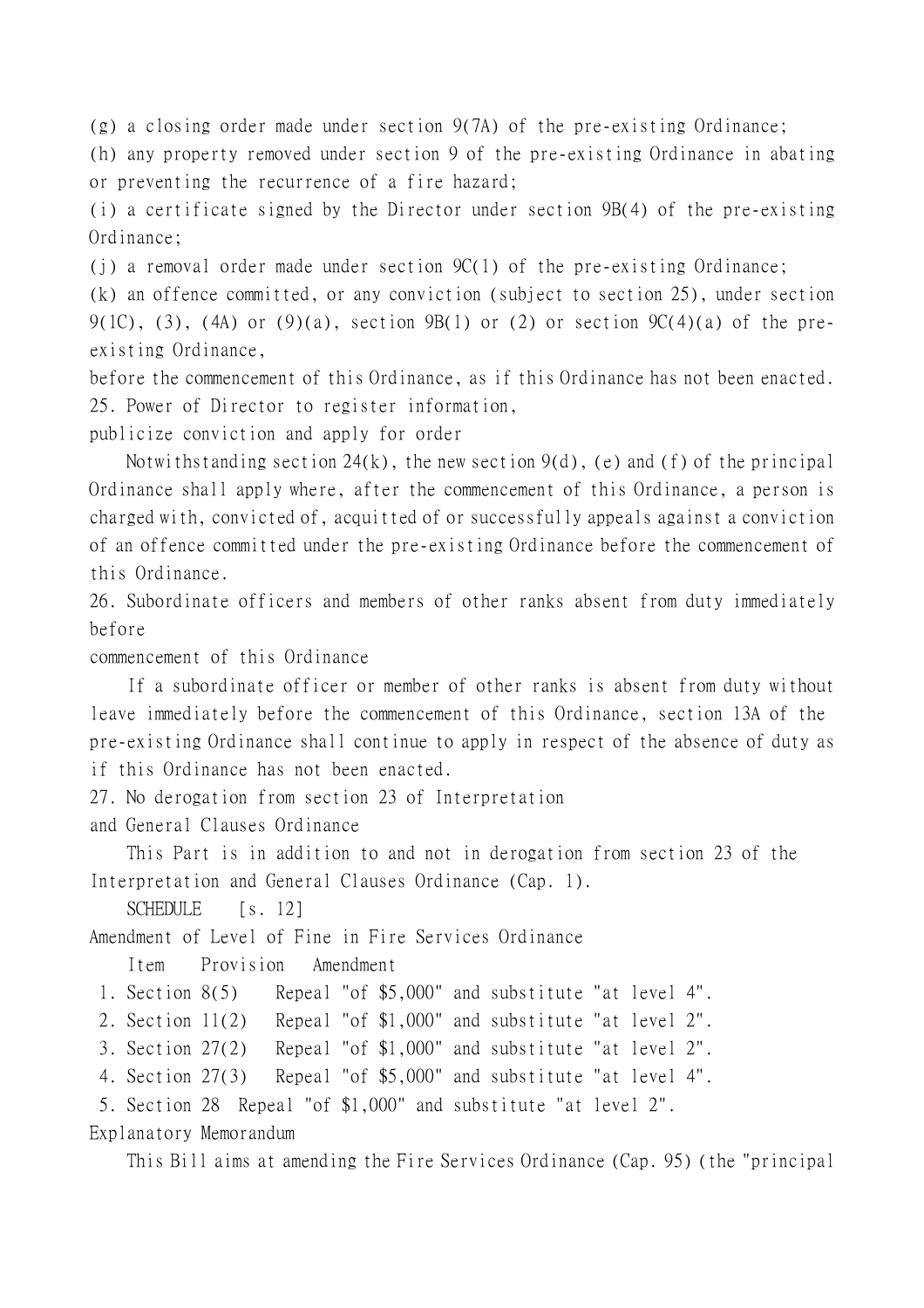Ordinance") and the subsidiary legislation made under the principal Ordinance.

2. Clause 3 extends the definition of "fire service installation or equipment" to cover the installation or equipment that facilitates the evacuation from any premises in cases of fire and the provision of a stand-by power supply.

3. Clause 4 empowers the Director of Fire Services ("the Director") or a member authorized by the Director to investigate into the cause of or other matters relating to a fire.

4. Clause 5 provides for the powers of the Director in relation to the abatement and prevention of fire hazards.

5. Clause 7 changes the period for a subordinate officer or member of other ranks of the Fire Services Department accused of being absent from duty without leave that will warrant dismissal from 21 days to 14 days in line with an amendment to the Public Service (Administration) Order.

6. Clause 9 extends the coverage of a policy of insurance against fire to cover a damage done by the Fire Services Department in the discharge of its duty on the occasion of an incident that may pose an immediate danger of fire.

7. Clause 10 empowers the Chief Executive in Council by regulations to provide for--- (a) the making of an order by a court or magistrate concerning fire hazards, closing any premises, removing any obstructions to and locking of any means of escape and termination of a tenancy;

(b) the prevention of obstruction to and locking of any means of escape;

(c) the regulation of conveyance on land of containers that contain a motor vehicle or a part of a motor vehicle which contains fuel in its fuel tank or is otherwise stained with fuel;

(d) the regulation of stowage of a motor vehicle or a part of a motor vehicle, which contains fuel in its fuel tank or is otherwise stained with fuel, in a container that is or is to be conveyed on land;

(e) the power of prescribed public officers to stop, board and search a vehicle and seize, remove and detain articles or things carried in, on or by the vehicle that is related to an offence;

(f) the prohibition of possession or control of a prescribed substance in or on premises for the purpose of a business of supplying the substance for transferring to the fuel tank of a motor vehicle;

(g) the power to obtain personal particulars;

(h) the liability of a person---

(i) who is the owner, tenant, occupier or person in charge of premises and knowingly permits or suffers an offence under this Ordinance to be committed in or on the premises;